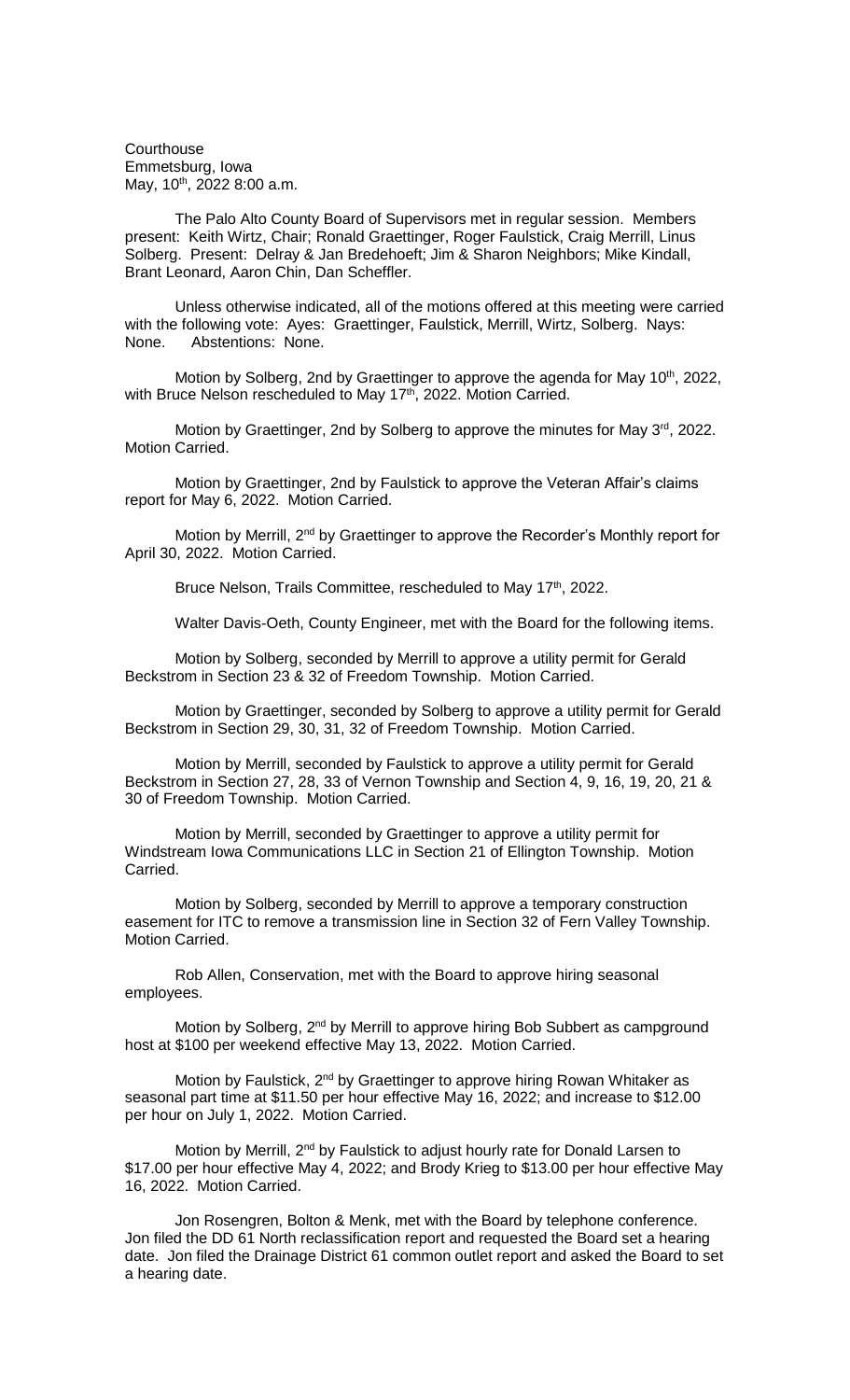| Cost of Common Outlet Repair: \$1,439,006.41 |        |              |
|----------------------------------------------|--------|--------------|
| <b>Distribution of Cost:</b>                 |        |              |
| Drainage District No. 61                     | 58.99% | \$848,805.21 |
| Drainage District No. 61 North               | 41.01% | \$590,201.20 |

Motion by Merrill, 2<sup>nd</sup> by Graettinger to set the hearing date for Drainage District 61 North Reclassification Hearing for June 14th, 2022, at 9:00 a.m.; and to set the common outlet hearing for June 14<sup>th</sup>, 2022, at 10:15 a.m. Motion Carried.

Motion by Merrill, 2<sup>nd</sup> by Faulstick to approve the cigarette permit for Dollar General in Ruthven, Iowa, Palo Alto County. Motion Carried.

Motion by Graettinger, 2<sup>nd</sup> by Merrill to approve the Library Contract for FY23. Motion Carried.

There were no committee reports.

Dan Scheffler, Development Manager for Vestas, was present for public comment. Dan spoke to the Board in regards to the Lost Island Wind Project and would like the opportunity to work with the DNR.

Delray & Jan Bredehoeft were present for public comment asked the Board what the impact is on the county & what is their goal is regarding the wind turbines. He stated that questions need to get answers.

Mike Kendall was present for public comment and stated enough is enough in regards to the wind turbines.

Jim Neighbors was present for public comment and asked the Board questions regarding the tax base of Palo Alto County.

Bertha Mathis was present for public comment and filed a request for open records and filed petitions with signatures for "no" to Lost Island Wind project. Bertha filed copies of letters sent to the DNR. (All documents are on file in the Auditor's Office).

Bo Barker was present for public comment and scrutinized the process of the Board and Zoning Board.

Wayne Knutson was present for public comment and spoke on the quality of life.

Dave Chapman was present for public comment and spoke in support of the wind turbines.

Lynn Schultes, County Sheriff, John King & Seth Nelson, Deputy Sheriff, met with the Board to discuss recruiting new sheriff deputies. Seth requested the Board to consider an additional 4% increase in wages for July  $1<sup>st</sup>$ , 2022. No action taken.

## Motion by Faulstick, seconded by Solberg to approve the claims and drainage claims for May 10<sup>th</sup>, 2022. Motion Carried. **General Basic Fund**

| Bohl's Small Engine & Marine                      | Minor Equip & Hand Tools  | 247.84  |
|---------------------------------------------------|---------------------------|---------|
| Central Ia Juv Detention Ctr                      | Legal & Ct-Related Servic | 336.00  |
| Central Iowa Distributing Inc                     | Custodial Supplies        | 276.00  |
| Cintas                                            | Custodial Supplies        | 217.97  |
| CoZo Stephanie Lientz                             | Educational/Training Serv | 175.00  |
| Consolidated Electrical Dist.                     | Contract Carriers         | 2247.20 |
| Electronic Specialties                            | Radio & Related Equip     | 2725.03 |
| Emmet Co Public Health                            | Employee Mileage & Subs.  | 2935.19 |
| E.M.U.                                            | utilities                 | 1690.18 |
| Emmetsburg Publishing Co.                         | Board Proceedings         | 3768.37 |
| Fareway                                           | Custodial Supplies        | 39.76   |
| Graettinger Times                                 | Official Pub & Legal Noti | 3035.22 |
| Vincent H. Heller                                 | <b>Bus</b>                | 525.00  |
| Ronald Hersom                                     | Bus                       | 160.20  |
| IA COUNTY RECORDER'S ASSN LISA Dues & Memberships |                           | 200.00  |
| IA Dept of Natural Resources W                    | Well Permit Fee to State  | 25.00   |
| ISACA TREASURER RYAN DOKTER/AU                    | Educational/Training Serv | 210.00  |
| Robin Jamison                                     | Employee Mileage & Subs.  | 29.00   |
| MISSY KING                                        | Wages-Temp, Pt. Time Empl | 85.00   |
| Knight Protection                                 | Buildings                 | 394.00  |
| Kossuth Co Jail                                   | Inmate Housing-out of cou | 7906.50 |
| Kossuth Co Sheriff                                | Legal & Ct-Related Servic | 101.00  |
|                                                   |                           |         |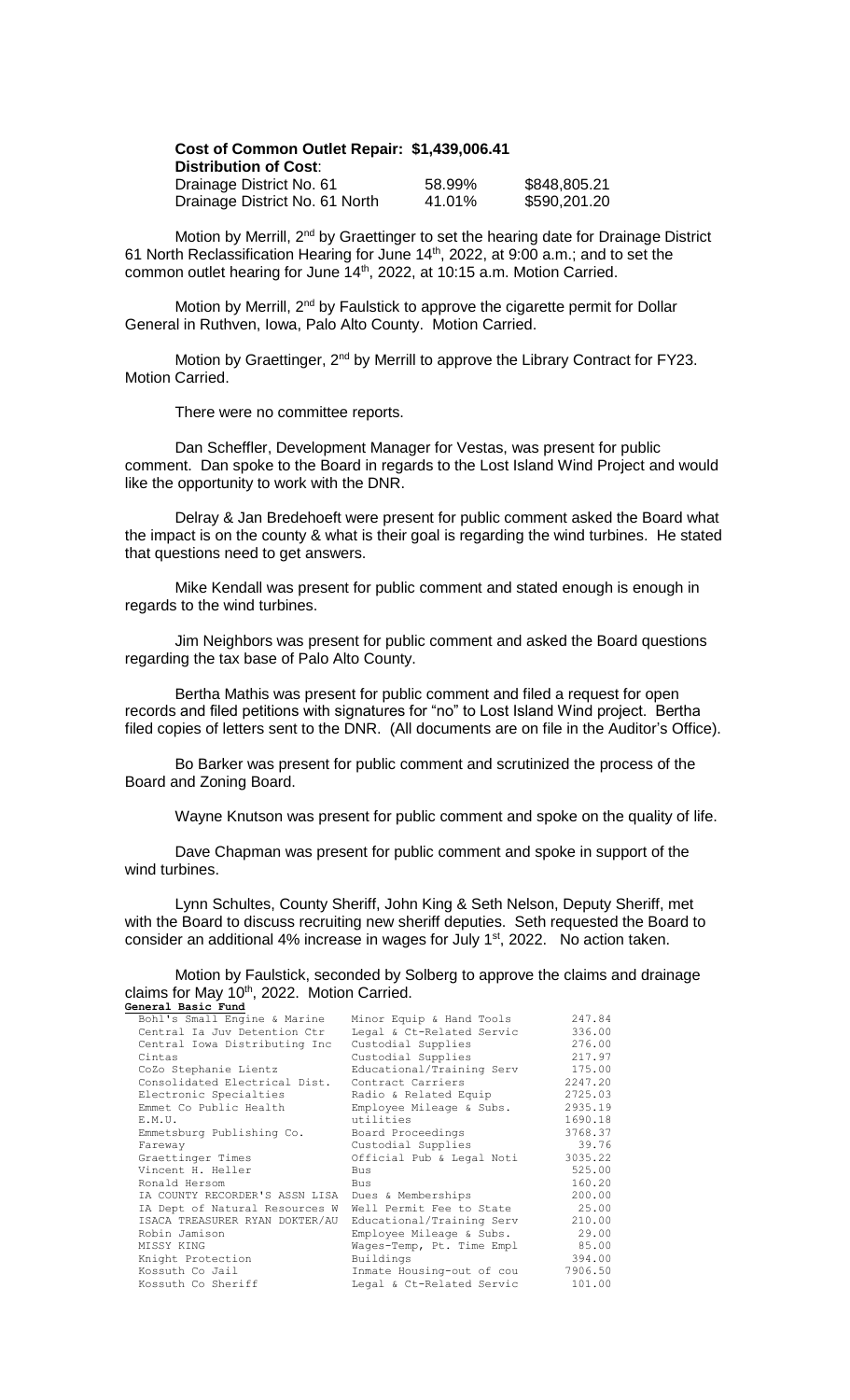| KRISTAT AUTO PARTS LLC         | Parts                                        | 25.06            |
|--------------------------------|----------------------------------------------|------------------|
| Mail Services, LLC             | Postage & Mailing                            | 320.00           |
|                                |                                              |                  |
| Malloy Reporting Service       | Legal & Ct-Related Servic                    | 362.25           |
| Matt's Cleaning Service        | Salary-Regular Employees                     | 500.00           |
| MEDIACOM LLC                   | Telecommunications Serv.-                    | 845.23           |
| Victoria Merwald               | Postage & Mailing                            | 173.42           |
| Northwest Communications       | Telecommunications Serv.-                    | 104.95           |
|                                |                                              |                  |
| Palo Alto Co Comm Health Ser   | Board of Health                              | 6320.62          |
| Palo Alto Co Sec Road          | Fuels                                        | 3456.47          |
| PITNEY BOWES                   | Postage & Mailing                            | 76.49            |
| QS LAWN AND PEST, INC.         | Contract Carriers                            | 150.00           |
|                                |                                              | 28.98            |
| Quill Corporation              | Stationery/Forms/Gen Ofc                     |                  |
| RESERVE ACCOUNT                | Postage & Mailing                            | 800.00           |
| River Valley Telecommunication | Electric Light & Power                       | 393.31           |
| Ruthven Zipcode                | Official Pub & Legal Noti                    | 937.14           |
| SITE SERVICES, INC.            | Buildings                                    | 3233.00          |
|                                |                                              |                  |
| HOWARD SMITH                   | Bus                                          | 425.40           |
| Solutions, Harris Local Gov    | services                                     | 808.62           |
| Spencer Office Supplies        | Stationery/Forms/Gen Ofc                     | 170.09           |
| STATE HYGIENIC LABORATORY      | Engineering Services                         | 330.00           |
|                                |                                              |                  |
| Storey Kenworthy/Matt Parrott  | Data Processing Supplies                     | 888.04           |
| Swanson Hardware               | Agric/Hort. Services                         | 414.25           |
| Thomson Reuters West Payment C | Legal Research Service                       | 271.23           |
| Thrifty White Pharmacy         | Acute & Emergency Treat.                     | 51.25            |
|                                |                                              |                  |
| UMB BANK, N.A. Attn: Diana Van | Misc Expense                                 | 600.00           |
| Verizon                        | phone service                                | 320.12           |
| VISA                           | Stationery/Forms/Gen Ofc                     | 515.51           |
| West Bend Journal              | Official Pub & Legal Noti                    | 1088.89          |
|                                |                                              |                  |
| Windstream                     | phone                                        | 695.85           |
| General Supplemental Fund      |                                              |                  |
| ELECTION SYSTEMS & SOFTWARE    | Stationery/Forms/Gen Ofc                     | 5127.39          |
| E.M.U.                         | utilities                                    | 271.12           |
| Swanson Hardware               |                                              | 4.99             |
|                                | Stationery/Forms/Gen Ofc                     |                  |
| American Rescue Plan Act 2021  |                                              |                  |
| Microfilm Imaging Systems, Inc | Misc Expense                                 | 25.00            |
| ProPac, Inc.                   | Misc Expense                                 | 248.03           |
| Rural Services Basic Fund      |                                              |                  |
|                                |                                              |                  |
| Dakota Fluid Power Branch 10   | Equipment                                    | 25337.88         |
| Emmetsburg Library             | Contrib to Other Gov & Or                    | 854.93           |
| Graettinger Library            | Contrib to Other Gov & Or                    | 363.33           |
| KRISTAT AUTO PARTS LLC         | Equipment                                    | 641.77           |
|                                |                                              |                  |
| Mallard Library                | Contrib to Other Gov & Or                    | 299.22           |
| Northern Rolloff               | Sanitation & Disposal Ser                    | 5167.00          |
| Palo Alto Co Sec Road          | Fuels                                        | 352.22           |
| River Valley Telecommunication | Telecommunications Serv.-                    | 84.84            |
|                                |                                              | 299.40           |
| Rouse Tire and Repair, LLC     | Equipment                                    |                  |
| Ruthven Library                | Contrib to Other Gov & Or                    | 299.22           |
| SARGENT ELECTRIC               | Miscellaneous Repair                         | 232.74           |
|                                |                                              | 183.73           |
|                                |                                              |                  |
| Swanson Hardware               | Minor Equip & Hand Tools                     |                  |
| West Bend Library              | Contrib to Other Gov & Or                    | 320.58           |
| WOODFORD EQUIPMENT             | Minor Equip & Hand Tools                     | 93.05            |
| Secondary Road Fund            |                                              |                  |
|                                |                                              |                  |
| ACP International SA-SO        | Engineering Services                         | 211.00           |
| Amazon Capital Services        | Engineering Services                         | 203.23           |
| Arnold Motor Supply ATT: Sue   | Engineering Services                         | 25.20            |
| Ayrshire Farmers Mut Telephone | Engineering Services                         | 41.24            |
|                                |                                              |                  |
| Calhoun-Burns & Assoc. Inc.    | Engineering Services                         | 5131.80          |
| Seth Christensen               | Engineering Services                         | 62.25            |
| Cintas                         | Engineering Services                         | 110.58           |
| Continental Research Corp      | Engineering Services                         | 221.77           |
| Currans Plumbing & Heating     | Engineering Services                         | 80.00            |
|                                |                                              |                  |
| City of Cylinder               | Engineering Services                         | 55.00            |
| Deitering Bros Inc             | Engineering Services                         | 765.00           |
| Don's Truck Sales Inc          | Engineering Services                         | 1065.66          |
| DPT Mechanical                 | Engineering Services                         | 238.83           |
| Ellingson Drainage Inc         | Engineering Services                         | 9384.00          |
|                                |                                              |                  |
| Emmet County Engineer          | Engineering Services                         | 8152.59          |
| Fleet Pride Truck & Trailer    | Engineering Services                         | 2970.43          |
| Graettinger Hardware           | Engineering Services                         | 14.78            |
| Graettinger Mun. Utilities Gra | Engineering Services                         | 984.73           |
| Melissa Hall                   |                                              | 150.00           |
|                                | Engineering Services                         |                  |
| Iowa Lakes Regional Water      | Engineering Services                         | 105.49           |
| Iowa State University Institut | Engineering Services                         | 300.00           |
| Interstate Batteries           | Engineering Services                         | 625.75           |
| Jack's OK Tire                 | Engineering Services                         | 3178.08          |
|                                |                                              |                  |
| KRISTAT AUTO PARTS LLC         | Engineering Services                         | 52.49            |
| City of Mallard                | Engineering Services                         | 83.40            |
| Midstates Equipment            | Engineering Services                         | 207.86           |
| Murphy Tractor & Equipment     | Engineering Services                         | 846.42           |
|                                |                                              |                  |
| North Central International Fo | Engineering Services                         | 65.81            |
| Northern Safety Co., Inc.      | Engineering Services                         | 212.58           |
| Nuss Truck & Equipment         | Engineering Services                         | 427.39           |
| Northwest Communications       | Engineering Services                         | 40.85            |
|                                |                                              |                  |
| Picrays Welding & Fab.         | Engineering Services                         | 778.00           |
| River Valley Telecommunication | Engineering Services                         | 75.45            |
| Ruthven Coop Oil Co            | Engineering Services                         | 31519.59         |
| City of Ruthven                | Engineering Services                         | 87.81            |
| SLASH POINT                    | Engineering Services                         | 355.50           |
|                                |                                              |                  |
| Solutions, Harris Local Gov    | Engineering Services                         | 168.20           |
| Swanson Hardware               | Engineering Services                         | 307.37           |
| Verizon<br>Windstream          | Engineering Services<br>Engineering Services | 269.43<br>528.45 |